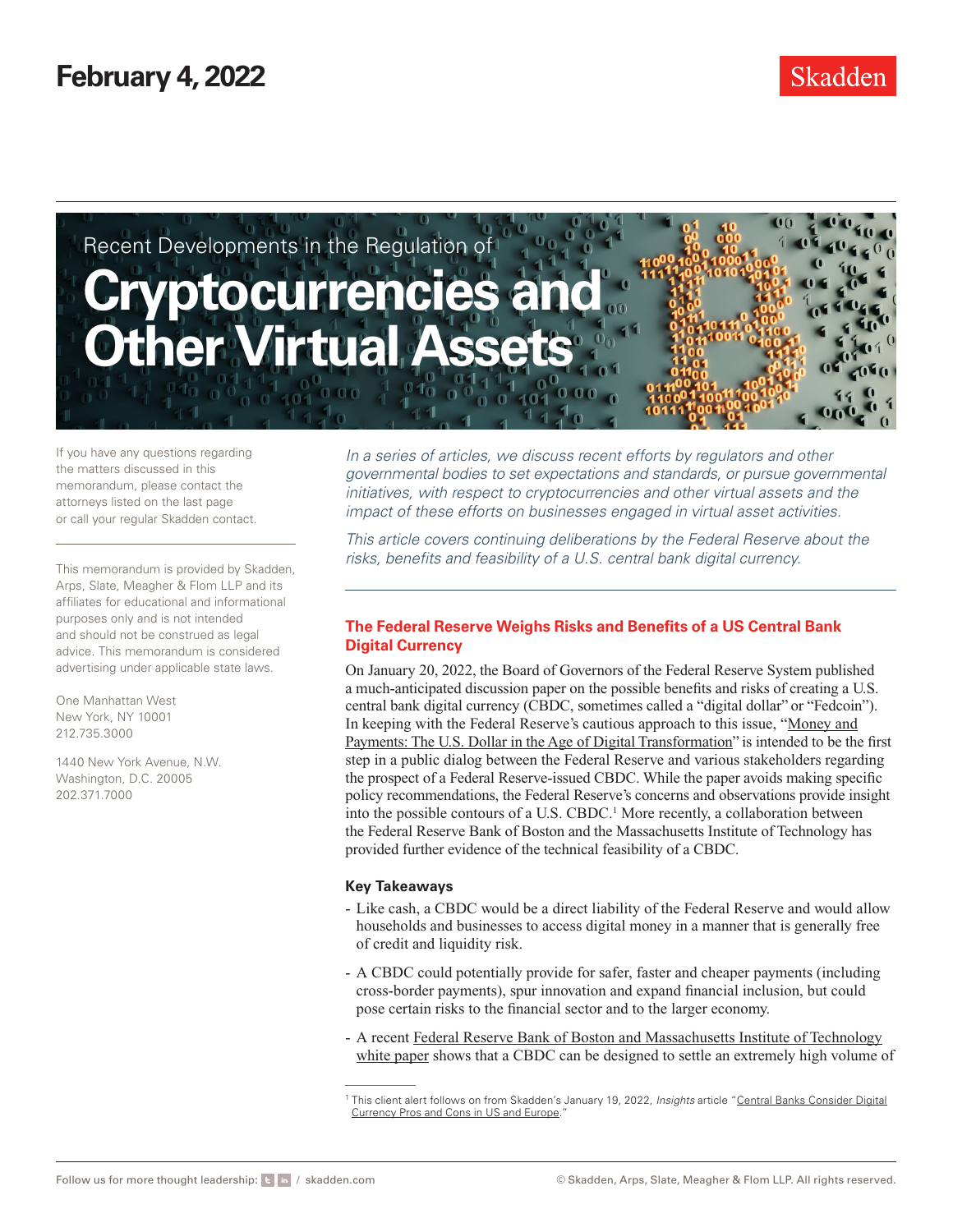transactions in a very short amount of time, providing further evidence that a CBDC at scale is technically feasible.

- The Federal Reserve's analysis suggests that a CBDC that is widely transferable, privacy-protected, identity-verified and intermediated (that is, held by the public at accounts at regulated financial institutions rather than directly with the Federal Reserve) would best serve the public interest.
- The paper cautions that an interest-bearing CBDC could disintermediate banks, threaten the stability of the financial system, and complicate the implementation of monetary policy.
- The paper indicates that the Federal Reserve will not issue a CBDC unless the potential benefits outweigh the risks, a CBDC is a better alternative to other payment technologies, and it has clear support from the White House and Congress, ideally in the form of an authorizing law.
- The paper solicits further feedback from the public by May 20, 2022, on the benefits, risks, design and policy considerations of a CBDC.
- Given the Federal Reserve's cautious stance and the uncertainty of legislative action by Congress, we do not expect significant progress toward development of a U.S. CBDC this year.

### **Background**

The advent of distributed ledger technology has resulted in the widespread adoption and use of privately issued digital currencies such as bitcoin and ether. This phenomenon has prompted central banks around the world to explore offering — and in some cases have already introduced — CBDCs to the public. According to a CBDC tracker maintained by the Atlantic Council, nine countries (the Bahamas, Nigeria, and seven member countries of the Eastern Caribbean Central Bank) have launched retail CBDCs (that is, CBDCs available to the public) that are in active use.<sup>2</sup> Fourteen additional countries, including China, Saudi Arabia, Singapore, South Africa and Sweden are piloting CBDC projects. Of these, China's CBDC, the "e-CNY," has garnered the most attention. China has conducted trials through handouts of the e-CNY in select cities, however a nation-wide rollout has not been set.<sup>3</sup>

In the United States, the Federal Reserve has been studying the prospects of a CBDC for several years. It has collaborated on a series of articles published by the Bank for International Settlements exploring foundational principles and core features, systems design and interoperability, user needs and adoption, and financial stability implications of CBDCs.<sup>4</sup> In February 2021, it published a "FEDS Note" describing high-level "environmental preconditions" needed to support the adoption of a U.S. CBDC.<sup>5</sup> These preconditions include the need for clear policy objectives, wide stakeholder support, the proper legal framework, robust technology and market readiness.

The Federal Reserve is also studying technical aspects of a CBDC. The ability to settle an extremely high volume of transactions in a short amount of time will be critical to the success a CBDC in a large financial system such as the United States. The Federal Reserve Board's Technology Lab is assessing the feasibility of issuing a CBDC that would leverage existing technologies, and the Federal Reserve Bank of Boston is collaborating with the Massachusetts Institute of Technology to explore the development of alternative platforms upon which a CBDC could be built. In their February 3, 2022, white paper cited above, they reported that they have produced a technical architecture that can process as many as 1.7 million transactions per second with 99% of all transactions completing in under a second. This is further evidence of the technical feasibility of a U.S. CBDC.

Recently, the White House signaled that an Executive Order on cryptocurrency is forthcoming.<sup>6</sup> To the extent that this executive order addresses a potential CBDC, we anticipate that it will direct various executive branch agencies, including the Department of the Treasury and the Department of Commerce, to analyze the potential benefits and impacts of CBDCs in coordination with other governmental agencies, including the Federal Reserve.

On the legislative front, multiple proposals directed at identifying the policy issues associated with creating a CBDC have been introduced in Congress, but to date none have advanced. The Congressional committees with jurisdiction have conducted multiple oversight hearings this Congress on matters associated with cryptocurrencies, including CBDCs, but consensus around whether and how to implement a CBDC has not emerged. Absent

<sup>&</sup>lt;sup>2</sup> Atlantic Council, [Central Bank Digital Currency Tracker](https://www.atlanticcouncil.org/cbdctracker/). Certain countries, such as Ecuador and Senegal, have had launched CBDCs only to cancel the project. Other efforts are not true CBDCs. For example, the Venezuelan "Petro" digital currency introduced in 2018, purportedly backed by government oil reserves, is not freely convertible with the bolivar and thus is not a true CBDC.

<sup>&</sup>lt;sup>3</sup> See, e.g., Kharpal, Arjun, ["China to hand out \\$6.2 million in digital currency to](https://www.cnbc.com/2021/06/02/china-digital-currency-beijing-to-hand-out-6point2-million-in-trial.html) [Beijing residents as part of trial](https://www.cnbc.com/2021/06/02/china-digital-currency-beijing-to-hand-out-6point2-million-in-trial.html)," *CNBC.com* (June 2, 2021); Kharpal, Arjun, [China is pushing for broader use of its digital currency,](https://www.cnbc.com/2022/01/11/china-digital-yuan-pboc-to-expand-e-cny-use-but-challenges-remain.html)" CNBC.com (January 10, 2022).

<sup>&</sup>lt;sup>4</sup> Bank of International Settlements, ["Central Bank Digital Currencies: Foundational](https://www.skadden.com/-/media/files/publications/2022/02/the-federal-reserve-weighs-risks/fn4a-othp33.pdf) [Principles and Core Features](https://www.skadden.com/-/media/files/publications/2022/02/the-federal-reserve-weighs-risks/fn4a-othp33.pdf)" (October 2020); "Central Bank Digital [Currencies:](https://www.skadden.com/-/media/files/publications/2022/02/the-federal-reserve-weighs-risks/fn4b-othp42_system_design.pdf) [System Design and Interoperability](https://www.skadden.com/-/media/files/publications/2022/02/the-federal-reserve-weighs-risks/fn4b-othp42_system_design.pdf)" (September 2021); "Central Bank Digital [Currencies: User Needs and Adoption"](https://www.skadden.com/-/media/files/publications/2022/02/the-federal-reserve-weighs-risks/fn4c-othp42_user_needs.pdf) (September 2021); ["Central Bank](https://www.skadden.com/-/media/files/publications/2022/02/the-federal-reserve-weighs-risks/fn4d-othp42_fin_stab.pdf) Digital [Currencies: Financial Stability Implications](https://www.skadden.com/-/media/files/publications/2022/02/the-federal-reserve-weighs-risks/fn4d-othp42_fin_stab.pdf)" (September 2021).

<sup>5</sup> Jess Cheng, Angela N Lawson, and Paul Wong, ["Preconditions for a General](https://www.federalreserve.gov/econres/notes/feds-notes/preconditions-for-a-general-purpose-central-bank-digital-currency-20210224.htm)[purpose Central Bank Digital Currency,](https://www.federalreserve.gov/econres/notes/feds-notes/preconditions-for-a-general-purpose-central-bank-digital-currency-20210224.htm)" *FEDS Notes, Board of Governors of the Federal Reserve System* (February 24, 2021).

<sup>&</sup>lt;sup>6</sup> Epstein, Jennifer, Jenny Leonard, Allyson Versprille, "White House Is Set To Put [Itself at the Center of U.S. Crypto Policy,](https://www.bloomberg.com/news/articles/2022-01-21/white-house-is-set-to-put-itself-at-center-of-u-s-crypto-policy)" *Bloomberg News* (January 21, 2022).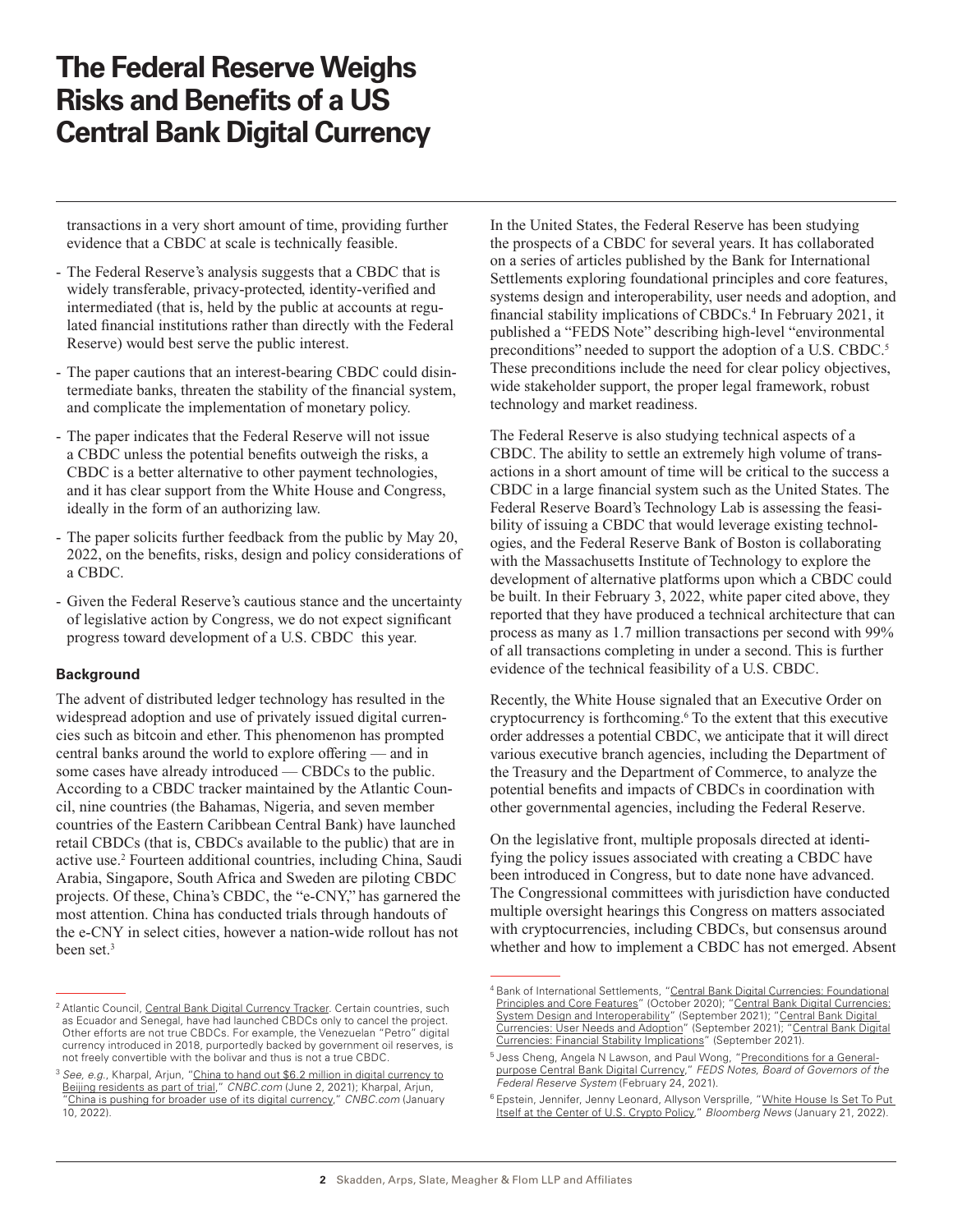a legislative proposal from the Treasury or active support from the Federal Reserve, we anticipate that Congress will likely continue to explore the issue in order to identify areas of consensus that a future Congress may use as a basis for legislation.

# **The January 2022 Discussion Paper**

In publishing the paper the Federal Reserve continues its deliberative approach to CBDC. It emphasizes that the benefits of a CBDC to households, businesses and the larger economy must not exceed the risks, and a CBDC should deliver benefits better than alternative technologies. Moreover, a CBDC should complement, not replace, current forms of money and financial services, protect consumer privacy, protect against criminal activity and have broad support from various stakeholders.

### **Forms of Money in the United States**

The paper situates a prospective CBDC in the context of the existing forms of money in the United States. The paper explains that in the United States, there are three main forms of money:

- *Central bank money* is a liability of the central bank and takes the form of either physical currency or digital balances held by commercial banks at the Federal Reserve.
- *Commercial bank money* is digital money held on the accounts of commercial banks, such as a consumer savings or checking account.
- *Nonbank money* is digital money held on the books at nonbank financial service providers, such as money transmitters.

The paper observes that each of these types of money carries different amounts of risk. It describes commercial bank money as being quite safe, and nonbank money as less so, lacking the full suite of protections applicable to banks, such as bank supervision and deposit insurance. Central bank money is the safest form of money, carrying no credit or liquidity risk. However, only commercial banks can hold digital balances at the Federal Reserve. Households and business have direct access to central bank money only in the form of physical currency.

# **Challenges in the Payment System**

The paper notes that today a host of bank and nonbank payment services are available to consumers and businesses. New payment systems are being developed, such as the FedNow system, which will allow commercial banks to provide instant payment services to consumers and businesses, 24 hours a day, 365 days a year. However, while the current payment system works well for many Americans, many U.S. households remain unbanked or lack access to digital banking or payment services. Cross-border payments remain slow and costly.

In recent years, private cryptocurrencies such as bitcoin and ether have been proposed as a possible alternative to traditional payments. Yet, while cryptocurrencies have gained popularity, they have failed to gain traction as a means of payment for goods and services, due in part to their price volatility, difficulty of use, transaction costs and limitations in terms of transaction throughput (capacity to process transactions in a given time frame). Moreover, cryptocurrency transactions are seen as more susceptible to loss, theft or fraud than fiat currency and — depending on the consensus mechanism used to validate transactions — can be energy intensive.

To address the price volatility issue, some private ventures have developed so-called "stablecoins," whose value is pegged to one or more currencies or assets, or are algorithmically stabilized, and which promise to provide a faster, cheaper and more stable alternative to cryptocurrencies with floating exchange rates. However, U.S. regulators have expressed concerns for the risk posed to the U.S. financial system by these privately issued stablecoins and have recommended that they be subject to comprehensive regulation.7

### **Potential Benefits of a CBDC**

The paper notes that a CBDC could offer benefits not available from other payments technologies, including stablecoins. As a liability of the Federal Reserve, a CBDC would be the safest type of digital money available to the public. It would have no credit or liquidity risk and would not, for instance, require deposit insurance to maintain confidence or backing by asset pool to maintain value. Users, including consumers, businesses and governments, could make payments for goods and services. The government could use CBDCs to collect taxes or make benefit payments.

The paper highlights the following additional benefits:

**Spurring innovation.** A CBDC could level the playing field for payment systems innovations and provide a foundation for private sector solutions to meet current and future demands for payment services. Today, the costs of creating a safe and robust form of private money are prohibitive. A CBDC could allow smaller players to create new services and distribution models built around the CBDC. A CBDC could also do things that current digital money cannot do. For example, it could be programmable — for example, payments could be made on a predetermined schedule or upon certain conditions being met and it could provide a cost-efficient way to make high-volume micro payments.

<sup>7</sup> For additional details, see our November 16, 2021, client alert "[Federal](https://www.skadden.com/insights/publications/2021/11/recent-developments-in-the-regulation-of-virtual-assets/federal-regulators-move-to-regulate-stablecoins) [Regulators Move to Regulate Stablecoins Through Banking Laws Plus](https://www.skadden.com/insights/publications/2021/11/recent-developments-in-the-regulation-of-virtual-assets/federal-regulators-move-to-regulate-stablecoins) [New Legislation](https://www.skadden.com/insights/publications/2021/11/recent-developments-in-the-regulation-of-virtual-assets/federal-regulators-move-to-regulate-stablecoins).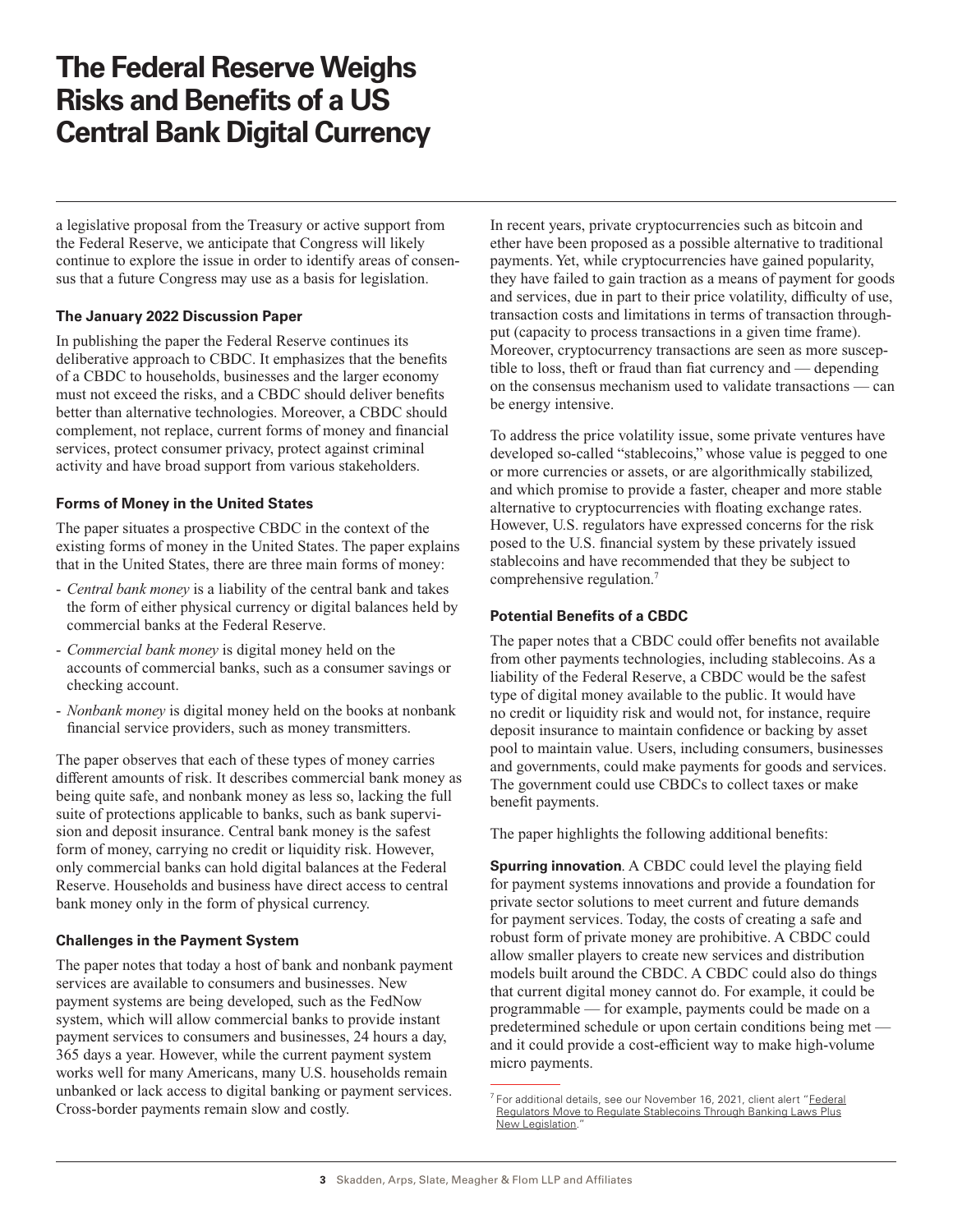**Cross-border payments**. CBDCs could help improve the cross-border payment system, which today is slow and expensive. That said, the paper cautions that achieving this would require significant international cooperation to ensure common standards and infrastructure, a legal framework to prevent illicit transactions and agreement about allowable participants, costs and implementation.

**Support the international role of the US dollar.** A U.S. CBDC could help maintain the leading role of the U.S. dollar in the world financial system. As foreign monetary unions and countries like China introduce their own CBDCs, demand for U.S. dollars abroad may fall. This has the potential to increase transaction and borrowing costs for U.S. consumers, businesses and the government, and reduce the ability of the United States to influence standards for the global monetary system.

**Financial inclusion**. A CBDC could reduce barriers to financial inclusion and reduce transaction costs, which would be beneficial to low-income households. The paper notes that further study is required to understand how well CBDCs could support such financial inclusion.

**Extend public access to safe central bank money.** While physical currency (cash) is still an important means of payment in the United States, its use is on the decline. A CBDC would provide consumers and business with a digital alternative to cash that is free of credit and liquidity risk, unlike bank and nonbank money currently available.

### **Potential Risks of a CBDC**

The paper notes that, while offering many potential benefits, a CBDC could pose significant risks.

**Changes to financial-sector market structure**. A CBDC, particularly an interest-bearing CBDC, could fundamentally change the structure of the U.S. financial system. Of particular concern is the possibility that, as household and business use of a CBDC increases, they would decrease their use of commercial banks. That disintermediation could reduce the total volume of bank deposits, a stable funding source on which banks rely to extend loans, which could in turn increase costs to borrowers and decrease the availability of credit. Similarly, interest-bearing CBDCs could shift business away from other forms of low-risk assets such as money market mutual funds, Treasury bills and other short-term instruments, reducing the availability of credit and increasing the costs for businesses and governments. These risks could be mitigated, the paper notes, by making the CBDC non-interest-bearing, which would be less attractive as a substitute for commercial bank deposits, or by capping the amount of CBDC that a user could hold.

**Safety and stability of the financial system**. A CBDC could be a safe-haven asset in times of financial distress, and the ability to quickly convert bank and nonbank money to a CBDC could increase the frequency and severity of runs on the financial market. The paper observes that the risk of runs could be mitigated by design choices, including making the CBDC non-interest bearing or setting limits on the amount of CBDCs a user could hold.

**Efficacy of money policy implementation**. The design of a CBDC could have implications for monetary policy. The paper notes that the Federal Reserve currently manages the level of the federal funds rate and other short-term interest rates primarily through the setting of the Federal Reserve's administrative rates while maintaining an ample supply of federal reserves. An interest-bearing CBDC in particular could complicate monetary policy by dramatically altering the demand for reserves. For instance, if the interest rate of a CBDC were at or near the rates of other safe assets, such as bank deposits and money market mutual funds, the volatility of public demand for the CBDC could be substantial and the Federal Reserve could experience significant outflows of reserves.

Significant foreign demand for a U.S. CBDC could also complicate the Federal Reserve's implementation of its monetary policy, requiring the Federal Reserve to expand its holdings of securities, for example, to maintain an ample supply of reserves. The paper notes that an expanding body of literature is assessing the potential impact of a CBDC on monetary policy, bank deposits and lending, and the economic decisions of households.<sup>8</sup> This research will no doubt influence the future thinking of the Federal Reserve about a CBDC.

**Privacy and the prevention of financial crimes**. A CBDC would generate information about users' transactions. Such information would have to be protected. A CBDC would need to be designed to facilitate compliance with anti-money laundering (AML) and countering the financing of terrorism (CFT) laws and regulations.

**Operational resiliency and cybersecurity.** The paper cautions that the technical infrastructure of a prospective CBDC system would need to be extremely resilient to operational disruptions and cyber risks. Such risks would be amplified by the obvious interest of bad actors to exploit or degrade the system. Designing defenses could be particularly challenging given that a CBDC could potentially have many more points of entry than the existing payment system. The paper notes that operational resilience could

<sup>&</sup>lt;sup>8</sup> See Francesca Carapella and Jean Flemming, ["Central Bank Digital Currency:](https://www.federalreserve.gov/econres/notes/feds-notes/central-bank-digital-currency-a-literature-review-20201109.htm) [A Literature Review,](https://www.federalreserve.gov/econres/notes/feds-notes/central-bank-digital-currency-a-literature-review-20201109.htm)" *FEDS Notes, Board of Governors of the Federal Reserve System* (November 2020).